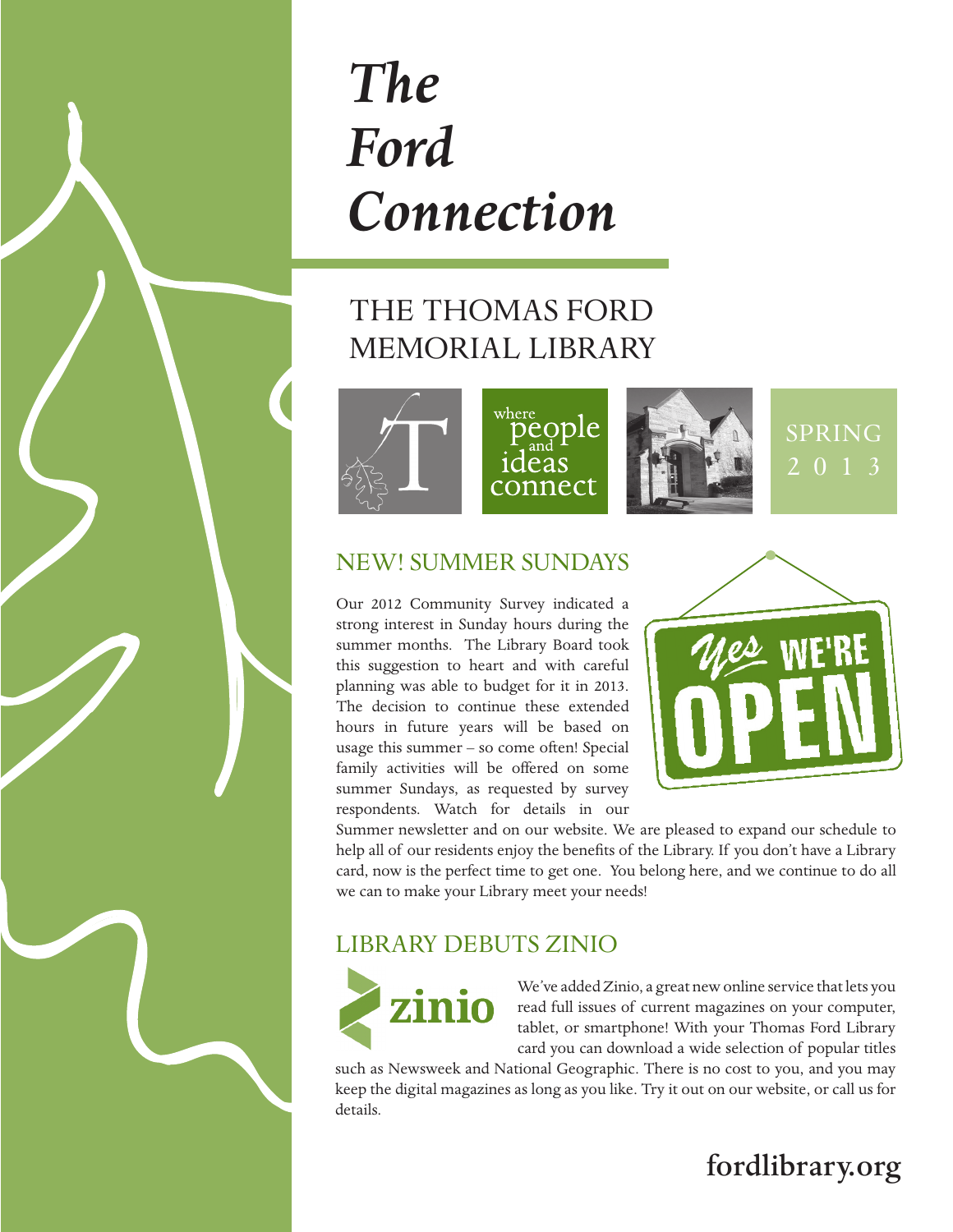# Adult

*Registration is required for all programs unless otherwise noted. Register online, in person, or by calling (708) 246-0520.*

#### COD Admissions Table

Wednesday, March 6, 5-8 p.m. College of DuPage Admissions Representative Angela Nackovic will answer your questions about adult education programs at COD. No appointment necessary. Look for her near the checkout desk.

#### Soy Candles

Monday, March 18, 7-8:30 p.m. Soy candles burn cleaner and longer than traditional paraffin candles. Make one that is scented to your preference. Bring a small container, like a teacup, jam jar or votive. Decorating supplies will be on hand to embellish your container.

#### Technology Explained

Tech experts John Kokoris of the Addison Public Library and Jack Bower of the Downers Grove Public Library will explain and demonstrate how you can use new technologies. You may register for either or both programs.

#### Smartphones Explained Thursday, March 14, 7 p.m.

Cloud Computing Explained Thursday, March 28, 7 p.m.

#### Our Lady of the Angels SCHOOL FIRE

Thursday, March 21, 6:30 p.m. In this Elmer Kennedy History Lecture, historian and former Western Springs resident Jim Gibbons will talk about the December 1, 1958, tragedy in Chicago, based on his own research and contacts with the survivors.

#### **BLEACH STAMPING**

Thursday, April 11, 7-8:30 p.m. Use a simple technique to customize fabrics using rubber stamps and bleach. Bring a piece of fabric of your own, or make a dishtowel. Please wear old clothes! There is a small fee for material costs.

#### Picasso: Painting, Sculpture, Collage

Wednesday, April 10, 7 p.m. Artist Pablo Picasso pursued various styles during his career – from realistic to abstract. Art historian Jeff Mishur presents a lecture on Picasso's works, including Chicago's Daley Plaza sculpture. The Art Institute's first Picasso retrospective in over thirty years is February-May 2013.

#### ConsumerReports.org

Wednesday, April 17, 7 p.m. Did you know that ConsumerReports.org is available to members? You may log in with your Library card at any time. Rick Roche from the Reference Desk will show you how to get the most out of this great online resource.

#### Trees That Talk: Limestone Tree Grave Markers

#### Thursday, April 18, 7 p.m.

What can we learn about our ancestors from the images on their gravestones? In this Elmer Kennedy History Lecture, Samantha Chmelik from the Friends of Bohemian National Cemetery will show examples of the symbols used and help decipher their meaning.

#### GAME ON!

Saturday, May 4, 1 p.m.

Love board games? Want to start a game night but need some tips? Teens, parents and anyone interested in learning more about tabletop games are invited. Josh Stein of Fair Game in Downers Grove will answer questions and help us try out a few games. We'll have a drawing for a gift card to Fair Game!

#### An Evening at the Opera

#### Sunday, May 5, 7 p.m. At the First Congregational Church, 1106 Chestnut Street.

Mezzo-soprano Janet Mensen Reynolds and her friends from the Lyric Opera preview the 2013-2014 season in a free concert presented as a gift by the family of Pauline and Elmer Kennedy. No registration required.

# F R I D A Y at the FORD

*These concerts are free thanks to the support of the Western Springs Library Friends. Doors open at 7 p.m. No registration required.*

#### **TRILLIUM**

Friday, March 22, 7:30 p.m. This acoustic quartet's eclectic repertoire ranges in style from Celtic  $\frac{1}{1}$  to folk to ragtime to swing to bluegrass, appealing to all ages and musical tastes!

#### SMALL POTATOES

Friday, May 17, 7:30 p.m. Dirty Linen Magazine said of the folk duo of Jacquie Manning and Rich inventive, and entertaining shows on the circuit."



*Trillium*

#### Spring Cleaning Craft Swap Monday, May 13, 7 p.m.

Clear out your fabric stash, those paint brushes you're done with, your soapmaking molds, or any other craft supplies in good condition and swap them for items to try new projects. The Library will be contributing, too, so if you missed a craft program this year, you just might be able to make it at home! Contact the Library about dropping off items in advance.

#### Summer in Provence

#### Thursday, May 23, 7 p.m.

Chef Kate Bradley will demonstrate how to make delicious French dishes like Zucchini Vichyssoise, Greens with Goat Cheese and Tarragon Vinaigrette, Ratatouille and an Apricot Tart. Samples and recipes will be provided.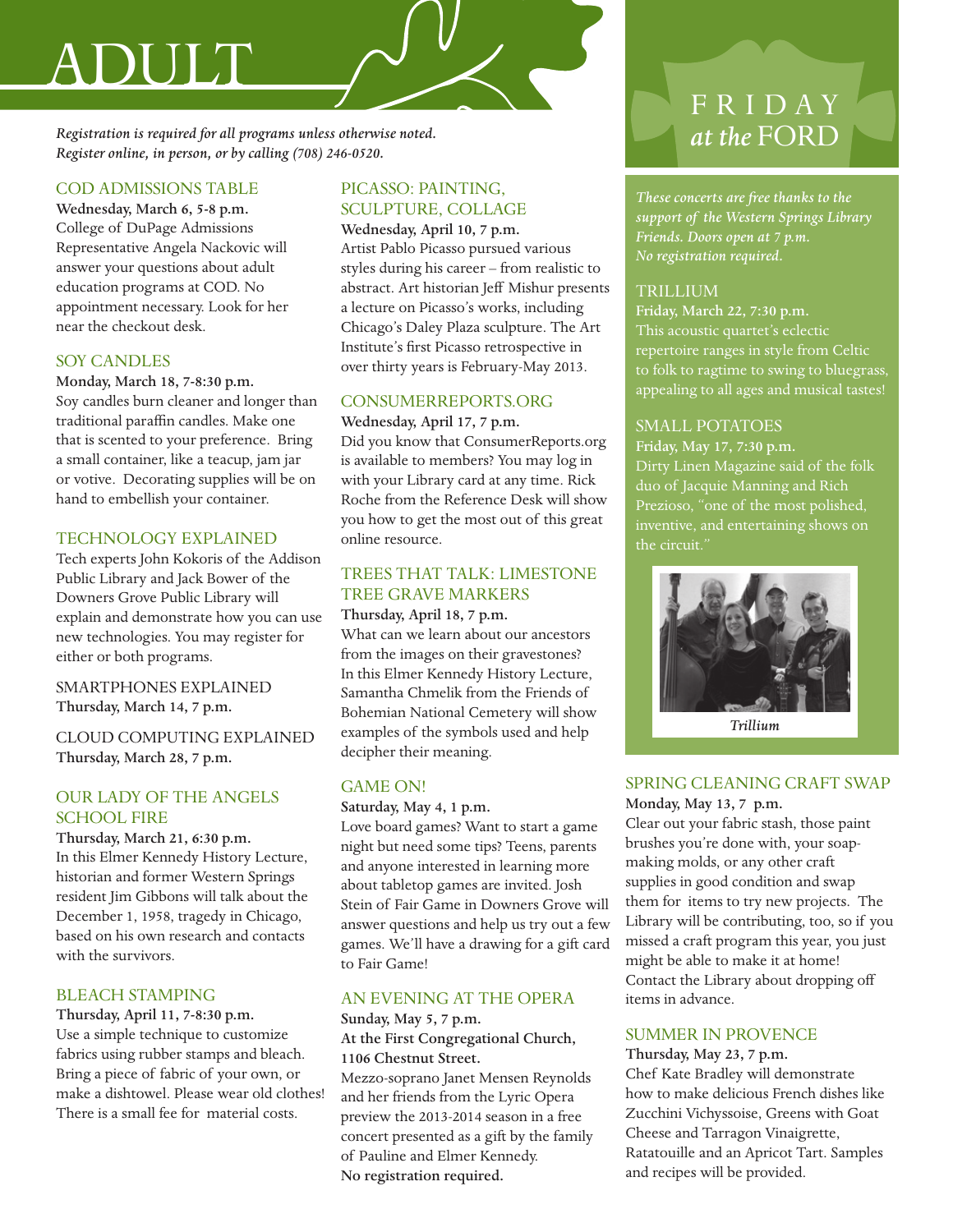## JOIN A GROUP

*These ongoing library groups are free for all to attend, with no registration required.*

#### KNITTING CIRCLE

Every other Thursday at 1 p.m. March 14, 28, April 11, 25, May 9, 23 Come enjoy knitting, conversation and light refreshments.

#### INVESTMENT DISCUSSION **GROUP**

Second Tuesdays at 7:15 p.m. March 12, April 9, May 14 Local amateur investors discuss stocks, bonds and other financial securities.

#### Book Discussion Group

The Thomas Ford Book Discussion Group will meet in April and May before taking a break over the summer. The group is open to anyone who enjoys reading and discussing good books!



#### The Shoemaker's Wife by Adriana Trigiani Wednesday, April 3, 7:30 p.m.

In April the Book Discussion Group will host The Big Read discussion of Adriana Trigiani's The Shoemaker's Wife, a saga of two Italian immigrants who fall in love after their arrival in New York, where she is a seamstress for the Metropolitan Opera and he is apprenticed to a shoemaker. This story is based on the author's own family history, with appealing characters and a vivid depiction of the Italian immigrant experience.



#### WHERE'D YOU GO, BERNADETTE by Maria Semple Wednesday, May 1, 7:30 p.m.

The former writer for *Arrested Development* created a hilarious character in the agoraphobic Bernadette, who disappears from Seattle when her husband tries to stage an intervention to get her into a mental health facility. The story is narrated by her teenage daughter, who tries to piece together her mother's whereabouts through anonymous emails, emergency room bills, online posts and the like, which make up most of this clever comedy.

Book reviews and other information concerning upcoming books are available at the Reference Desk. Extra copies of the books are available at the Library approximately one month before the discussion.

# *The Big Read Registration for Big Read events began*

*on February 1. Attendance is limited.*

#### Italian Pasta & Sauces

Monday, March 25, 7 p.m. Chef Michael Niksic will demonstrate how to cook linguine as well as multiple sauces. Samples served with fresh grated cheese and bread will be provided to all who attend!

#### Venice: The Queen of the Adriatic

Thursday, April 4, 7 p.m. European tour guide Al Popowits will show images of the popular sites, culture and history of this unique Italian city, including the Grand Canal, the Piazza San Marco, the Ducal Palace, the Bridge of Sighs and more.

## Film discussion GROUP

#### A Night at the Opera **A Big Read Event**

#### **Friday, March 1, 7 p.m.**

A sly business manager and two wacky friends of two opera singers help them achieve success while humiliating their stuffy and snobbish enemies.

#### **BULLY**

#### **Friday, March 15, 7 p.m.**

This intense documentary is an intimate glimpse into classrooms, cafeterias and principals' offices, offering insight into the lives of bullied children.

#### Hester Street

#### **A Big Read Event**

**Friday, April 12, 7 p.m.** Russian Jewish immigrant Gitl (Carol Kane) joins her husband Jake (Steven Keats) in New York after he has gone ahead to establish himself. Jake has quickly assimilated many American customs, much to the dismay of Gitl, who clings to her Old World ways.



#### First Position

**Friday, May 10, 7 p.m.** A documentary that follows six young dancers from around the world as they prepare for the Youth America Grand Prix, one of the most prestigious ballet competitions in the world.

#### The Kid With a Bike (2011) **Friday, May 24, 7 p.m.**

Abandoned by his father, a young boy is left in a state-run youth farm. In a random act of kindness, the town hairdresser agrees to foster him on weekends.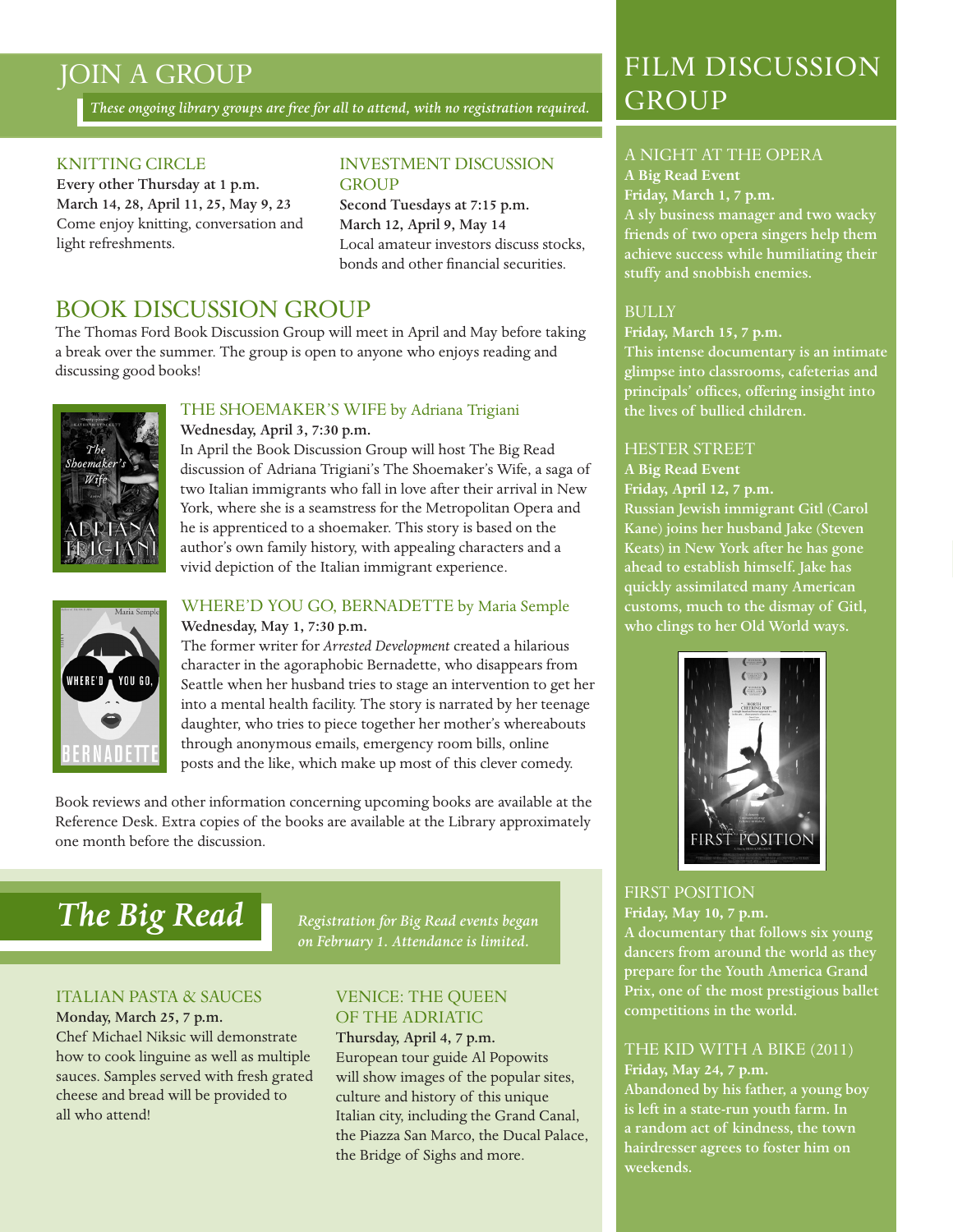# YOUTH

#### Registration starts Monday, March 4.

*Registration is required for all programs and storytimes unless otherwise noted. Have your library card ready to register online, in person, or by calling (708) 246-0520.*

#### *What Children Learn at the Library*



Early childhood experiences at the Library have a positive impact on ability to learn language and reading skills later on. For babies through age five, the best ways to get them ready to read are: Talking (T), Singing (S), Reading (R), Writing (W) and Playing (P). Library programs involving all five activities are coded ALL.

#### R.E.A.D. to the Dogs at the Library

Tuesdays, March 12, April 9 and May 14, 7-8 p.m.

Beginning or independent readers love to practice reading aloud to one of the dogs from Hinsdale Humane Society's Pet Assisted Learning program because it's pressure-free ! Sign up for one 15-minute time slot either in person or by phone starting March 4.

#### Kids Read: Funky Fancy Family Tree

Thursday, March 14, 4-5 p.m. Ages 6-10

Create your very own relief-style family tree out of an amazing selection of mixed media materials, including shaped noodles, buttons, bottle cap mini frames, paint and hand-drawn pictures. Come prepared with a list of your relatives.

#### Family Storytime

Thursdays, March 21, April 4 and 18, 6:45-7:30 p.m. All ages Hear stories, sing songs and make a craft in this special evening storytime for families. (ALL)

#### Kids Read: Mangia, Mangia Pasta Bar

Saturday, March 23, 11 a.m.-1 p.m. Grades 2-5 with adult Learn all about pasta and take a taste test with Chef Lisa Williams of Le Cordon Bleu College of Culinary Arts. Make dough, taste sauces and spices and put it all together with some pasta and mangia!

#### TODDLER TIME

**Tuesdays, 10-10:30 a.m. OR Thursdays, 10-10:30 a.m. 2-3 years w/adult (choose Tuesdays OR Thursdays)** Introduce your toddler to early literacy storytimes that help build the foundation for later reading. This program works best if there is one adult with one toddler. Adults can expand toddlers' learning by repeating the activities on the handout at home. (ALL)

#### Storytime Pals

**Mondays, 1:30-2 p.m. OR Wednesdays, 10-10:30 a.m. 3-5 years (choose Mondays OR Wednesdays)**  Hear stories, sing songs and have fun with your friends. Storytimes highlight skills that children need to learn before they can read. (ALL)

#### Crafty Kids at the Library

#### Tuesdays, March 26 and April 16, 4-5 p.m. Ages 3-10

Get crafty using hands and imaginations to construct a unique seasonal creation! By engaging in craft and art activities, children develop fine motor coordination, listening skills and the ability to follow directions and just be creative! At our first meeting we will do spring projects and at our second meeting we'll focus on Earth Day. Younger children may need assistance from a parent or caregiver. (T, R, W, P)

#### Kids Read: Skype with Author Sharon Creech

Wednesday, March 27, 2-3 p.m. Ages 8-12

Join us in a live Skype video chat with Sharon Creech, the author of this year's Kids Read title *Granny Torrelli Makes Soup*, as well as *Love That Dog*, *Hate That Cat*, the 1995 Newbery Medal winner *Walk Two Moons*, *Ruby Holler* and her latest, *The Great Unexpected*.

#### Kids Read: Fun Foreign Language Storytime

#### **Friday, March 29, 10:30-11 a.m. Ages 1-6 with adult**

Attend an exciting new storytime in Italian! Native speakers from Language Stars will provide a 30-minute interactive Fun Immersion program with books, songs and activities in their native language. (ALL)

#### The Children's Theater of Western Springs Presents *THE FANTASTIC MR. FOX* Saturday, April 13, 1-2 p.m.

Families The Children's Theatre will bring this exciting theatrical production to the Library. *The Fantastic Mr. Fox* tells the extraordinary adventures of three nasty farmers, two curious creatures, a family of foxes and our hero – a most fantastic fellow!

#### Remember Mom on MOTHER'S DAY!

Thursday, May 2, 4:30-5:15 p.m. Grades 1-2 Come listen to stories and create a special gift your mom will love.

torytimes

*March 18—April 26*

#### Read 'n' Rhyme Romp

pring

**Mondays, 9:45-10:15 a.m. OR Mondays, 10:30-11 a.m. 3-23 months w/adult (choose either session on Mondays)** Help your baby grow up to love books! Share stories, songs and rhymes with your little one in this lap-sit program. The Romp works best if there is one adult with one baby. Adults are encouraged to follow along and do the activities with their babies. (ALL)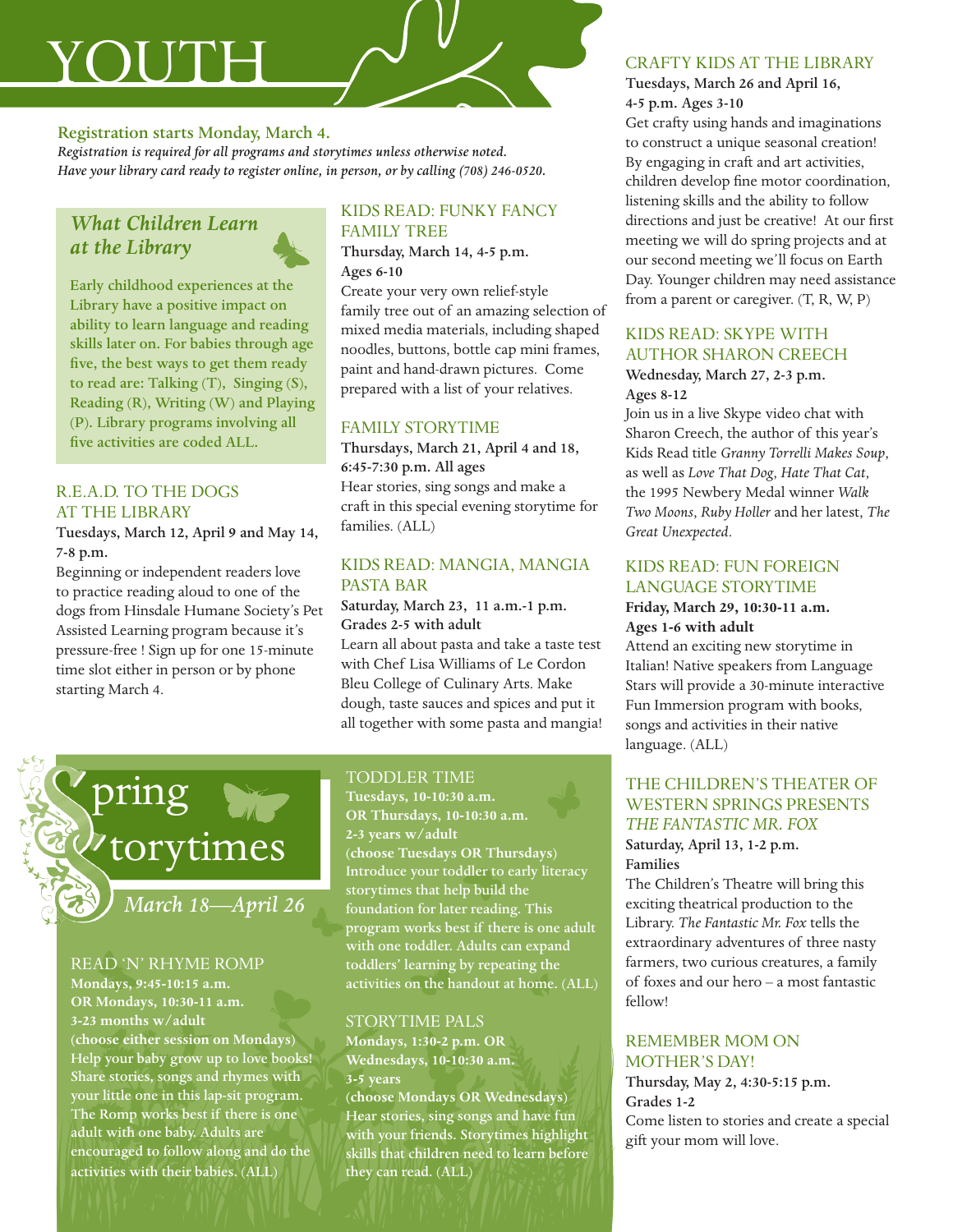# teen

*Teen programs are open to those in grades 6-12. Registration is required for all programs unless otherwise noted.*

#### Retro Teen Crafting

Tuesday, March 5, 6-9 p.m.

What were popular fashion accessories in the '60s, '70s and '80s? Why did people like Pet Rocks? Get the answers while making a pom pom animal, a ribboned barrette and a macramé bracelet.

#### CADDYING CLASS

#### Wednesdays March 13 & 20, 6:30-8:30 p.m.

Learn to caddy from one of the pros. This two-part class is back again and will teach aspiring caddies the skills, knowledge and etiquette they need to be successful in a rewarding summer job that can lead to many opportunities.

#### RECORD SETTER DAY

Tuesday, April 16, 3:45-4:45 p.m. Can we beat the current world record for number of teens reading *The Hunger Games* at once (17)? Or can we break the record TFML set for most people reading ebooks in a library (9)? Do you want to be the record holder for most marshmallows stacked in your hand (6)? As seen on *Late Night With Jimmy Fallon*, if you can measure it and record it, you can set a world record at www.recordsetter.com! Come with your ideas and let's make history!

#### Summer Reading Volunteer Training Grades 6-12

Wednesday May 21, 7-8 p.m. Thursday, May 29, 4-5 p.m. Saturday, June 1, 10-11 a.m. Every summer, dozens of teens help make great summer reading memories for TFML's youngest patrons while earning volunteer hours. Teens who have completed 6th-12th grades may apply for 2013's volunteer corps. One training session is mandatory for all volunteers. Applications will be available in the Library and online beginning May 1.

#### Exam Cram

Tuesday, May 28 & Wednesday May 29, 5-9 p.m.

Take a break, have some snacks in our meeting room, find a quiet corner to focus on tomorrow's test, or meet with your group for a last minute study session during Exam Cram.

#### Book Buddies

We want to thank the thirteen teen and kid pairs that made our first round of Book Buddies a roaring success! Given the program's popularity, we will be running another session this summer. Stay tuned for details, and keep on reading and encouraging one another!

# **e T FRIDAY APRIL 19, 7-9 P.M.**

Musicians! Poets! Comics! Talented teens of all types! The Thomas Ford Library Foundation invites you to the first ever Cafe Ford—an after-hours open mic night featuring the talents of local teens. Contact the Library for more information or to sign up to perform. There will be refreshments and prizes for participants and attendees.

# GAMER

Beginning this spring, the Library's Teen Lounge will offer a new video game collection. Games for a variety of popular platforms like PS3, Wii and Xbox will check out for one week at a time. Come in and check some out!

#### Minecraft Building **COMPETITION**

**Thursday, March 28, 1-3 p.m.** Come build on a surprise theme and you might win some cool Minecraft themed prizes! Participants must register and have their own Minecraft account, and are encouraged to bring their own computer. The library has a limited number of laptops. Snacks will be served.

#### Teen Liaison to the Library Board

A rare opportunity for a Western Springs teen is opening this spring. If you would like to be the next Teen Liaison to the Library Board, we are accepting applications through the end of April. The Teen Liaison is a non-voting member of the Board, attends all Board meetings, contributes a youthful perspective to Board discussions and represents teen interests. Qualified applicants will be civically-minded high school students in good standing, with an interest in public service and Library issues. Contact the Library for an application.

#### 10-1 BOOK CLUB RESULTS

Local teens have voted *Code Name Verity* by Elizabeth Wein as the best book for teens in 2012. The runners up were *Graffiti Moon* by Cath Crowley and *Every Day* by David Levithan. Thanks to all of the teens who participated! We look forward to another session of reading, discussing and voting on great teen books beginning in October!